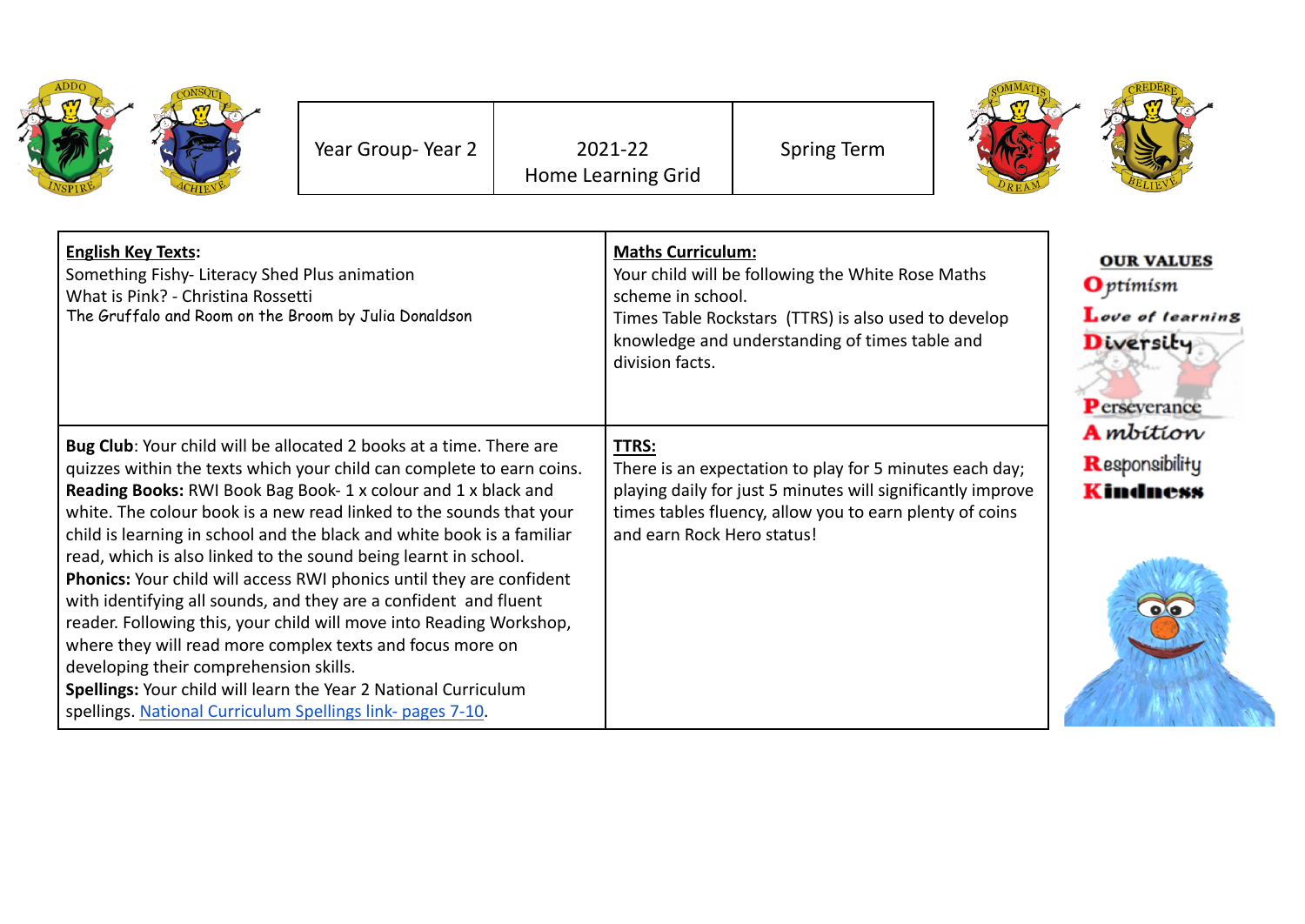| V<br>To read and spell high frequency words.<br>V<br>at least 100.<br>To use phonics knowledge to read and spell unfamiliar words.<br>V<br>V<br>To write simple sentences using the correct punctuation.<br>V<br>at least 100.<br>To write about personal experiences and those of others.<br>V<br>V<br>To recall my 2, 3, 5 and 10 times tables.<br>To read a variety of texts independently and with family and<br>V<br>$\boldsymbol{\mathcal{U}}$<br>To use place value in 2 and 3 digit numbers.<br>friends.<br>V<br>To check their writing and correct errors.<br>V<br>and describe their features.<br>To read aloud with appropriate intonation to make the<br>V | <b>English Key Skills:</b> |   | <b>Maths Key Skills:</b>                                                                                                                                                                   |
|------------------------------------------------------------------------------------------------------------------------------------------------------------------------------------------------------------------------------------------------------------------------------------------------------------------------------------------------------------------------------------------------------------------------------------------------------------------------------------------------------------------------------------------------------------------------------------------------------------------------------------------------------------------------|----------------------------|---|--------------------------------------------------------------------------------------------------------------------------------------------------------------------------------------------|
| meaning clear.<br>year.<br>$\boldsymbol{\mathcal{U}}$<br>To practise neat and joined handwriting.<br>V<br>To be able to tell the time.<br>To identify grammatical features (e.g. nouns, adjectives,<br>V<br>To recognise coins and notes.<br>V<br>adverbs, verbs and tenses)<br>V<br>To practise my mental addition, subtraction,<br>multiplication and division.<br>To recognise thirds, halves and quarters.                                                                                                                                                                                                                                                         |                            | V | To be able to count forwards and backwards to<br>Read and write numbers and number words to<br>To identify and name common 2D and 3D shapes<br>To order days of the week and months of the |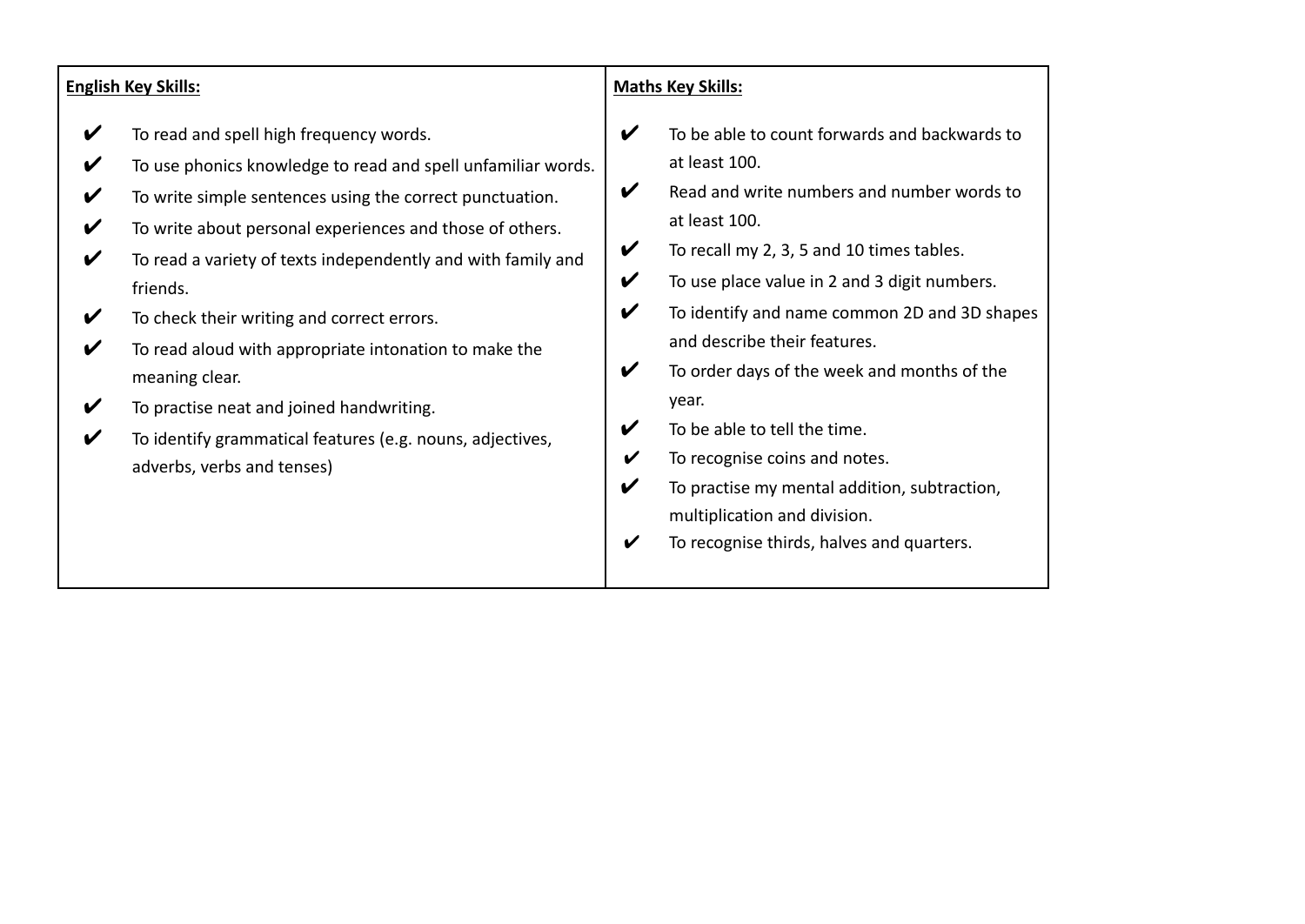| Task                                                                                                                              | <b>Step by Step</b>                                                                                                                                                                                                                           | How to achieve success for this task                                                                                                                                                                       | <b>Extra Challenge</b>                                                                                                                                          | English / Maths Links                                                                                                           |
|-----------------------------------------------------------------------------------------------------------------------------------|-----------------------------------------------------------------------------------------------------------------------------------------------------------------------------------------------------------------------------------------------|------------------------------------------------------------------------------------------------------------------------------------------------------------------------------------------------------------|-----------------------------------------------------------------------------------------------------------------------------------------------------------------|---------------------------------------------------------------------------------------------------------------------------------|
| <b>Research The Weather and</b><br><b>Seasons</b>                                                                                 | Use books or the internet to find<br>out more about The weather and<br>seasons.<br>Think about how you could share<br>and present your knowledge.                                                                                             | Create a booklet, model, poster or<br><b>PowerPoint to share the</b><br>information you have found out.                                                                                                    | <b>Practise presenting your</b><br>information to your family at<br>home. Do you think you could<br>present it to your class or<br>another class in school?     | <b>Research and comprehension</b><br>skills.<br><b>Note taking</b><br><b>Report writing</b>                                     |
| Create a piece of artwork to<br>show the changing seasons.                                                                        | Use books or the internet to find<br>out more about The weather and<br>seasons.<br>Use cardboard or paper as your<br>base.<br>Use card or paper to make your<br>design.<br>Use paint, crayons, felts or fabrics<br>to add colour and texture. | Here is an example.                                                                                                                                                                                        | Include a description card which<br>tells everyone what is happening<br>in your picture.                                                                        | Research skills.<br>Thinking about space and<br>size.<br><b>Presentational skills.</b><br>Sketching and painting skills.        |
| <b>Research Earth and Space -</b><br>specifically how the Earth's<br>movement affects the time of<br>day and the weather/seasons. | Use books or the internet to find<br>out lots of interesting facts. Think<br>about different ways you could<br>present what you have learned.                                                                                                 | <b>Create a PowerPoint presentation,</b><br>poster, information text or 3D<br>model to share the information<br>you have found out.                                                                        | Can you record yourself<br>presenting your findings like a TV<br>star?                                                                                          | <b>Research and comprehension</b><br>skills.<br><b>Note taking</b><br><b>Report writing</b>                                     |
| Write a review about an<br>activity you have done at<br>home.                                                                     | This can be a review of a reading a<br>book, taking part in a club, playing a<br>game, listening to a song or even<br>watching a film.                                                                                                        | Present your review to the class as a<br>presentation. Write or film your<br>review - research other people's<br>reviews and see if it compares to<br>yours.                                               | Present your review in a newspaper,<br>magazine style text type or create a<br>PowerPoint presentation.                                                         | Using correct key words and<br>terminology. English<br>presentation skills. Using ICT<br>skills to present findings             |
| Create a game that can help<br>your class practise their times<br>tables.                                                         | Look at popular children's board<br>games. Look at their design and<br>how the rules shape the outcome<br>for the players.                                                                                                                    | A game that uses the maths skills<br>of multiplying by 2, 3, 5 or 10. This<br>could be questions, word<br>problems or even mental maths.<br>The game needs to be able to be<br>played by 2 or more people. | Try your game with a friend or<br>family member, does it work?<br>Are the rules easy to follow or<br>are they complicated - do you<br>need to modify your game? | Place value and multiplication<br>skills. Communication skills in<br>English with speaking and<br>listening - developing rules. |

## Complete 3 or more of the tasks below and share with your class teacher - you will earn House Points for your team!